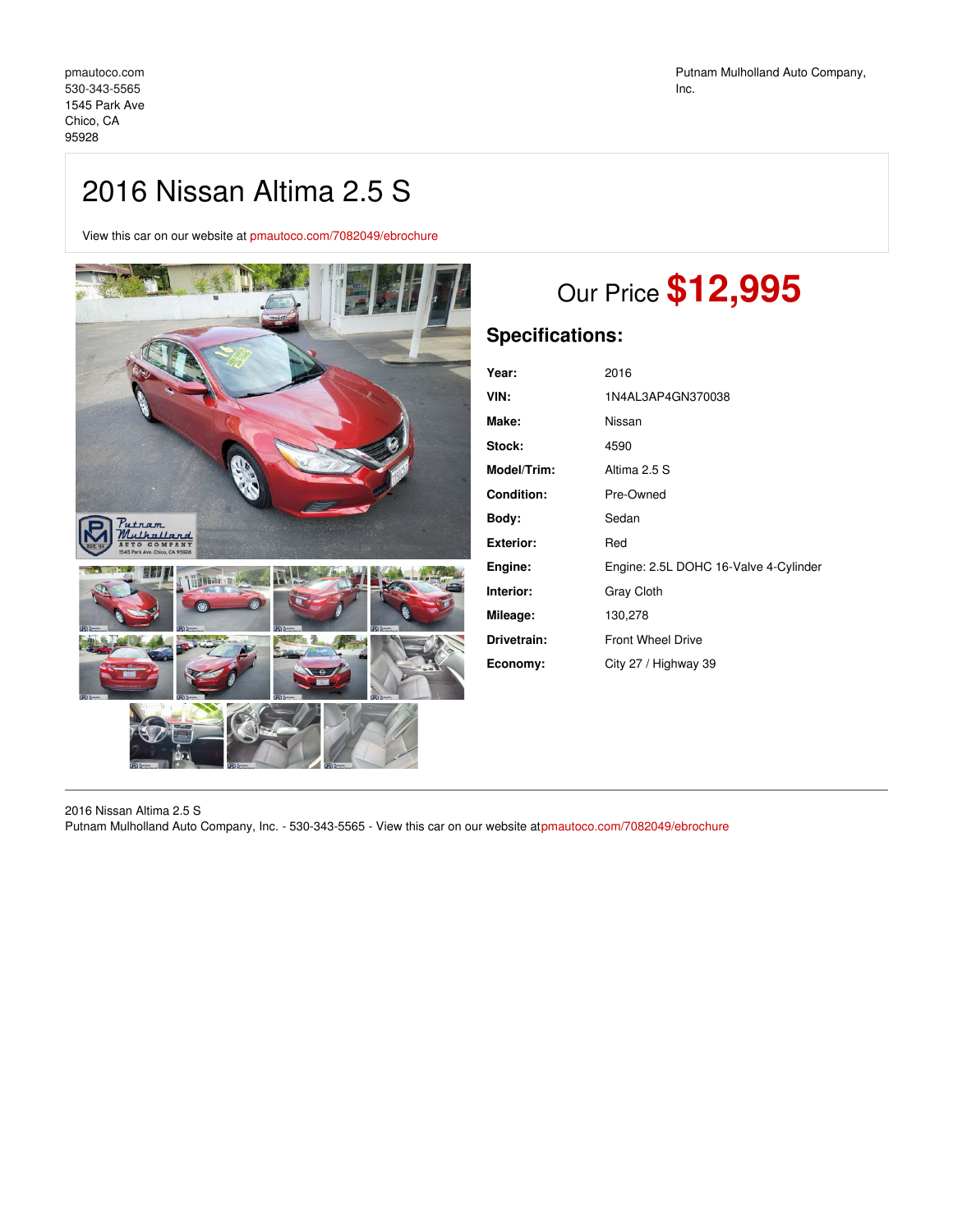

2016 Nissan Altima 2.5 S

Putnam Mulholland Auto Company, Inc. - 530-343-5565 - View this car on our website at[pmautoco.com/7082049/ebrochure](https://pmautoco.com/vehicle/7082049/2016-nissan-altima-2-5-s-chico-ca-95928/7082049/ebrochure)

- Tire Pressure Monitoring  $\bullet$
- - Rear View Camera